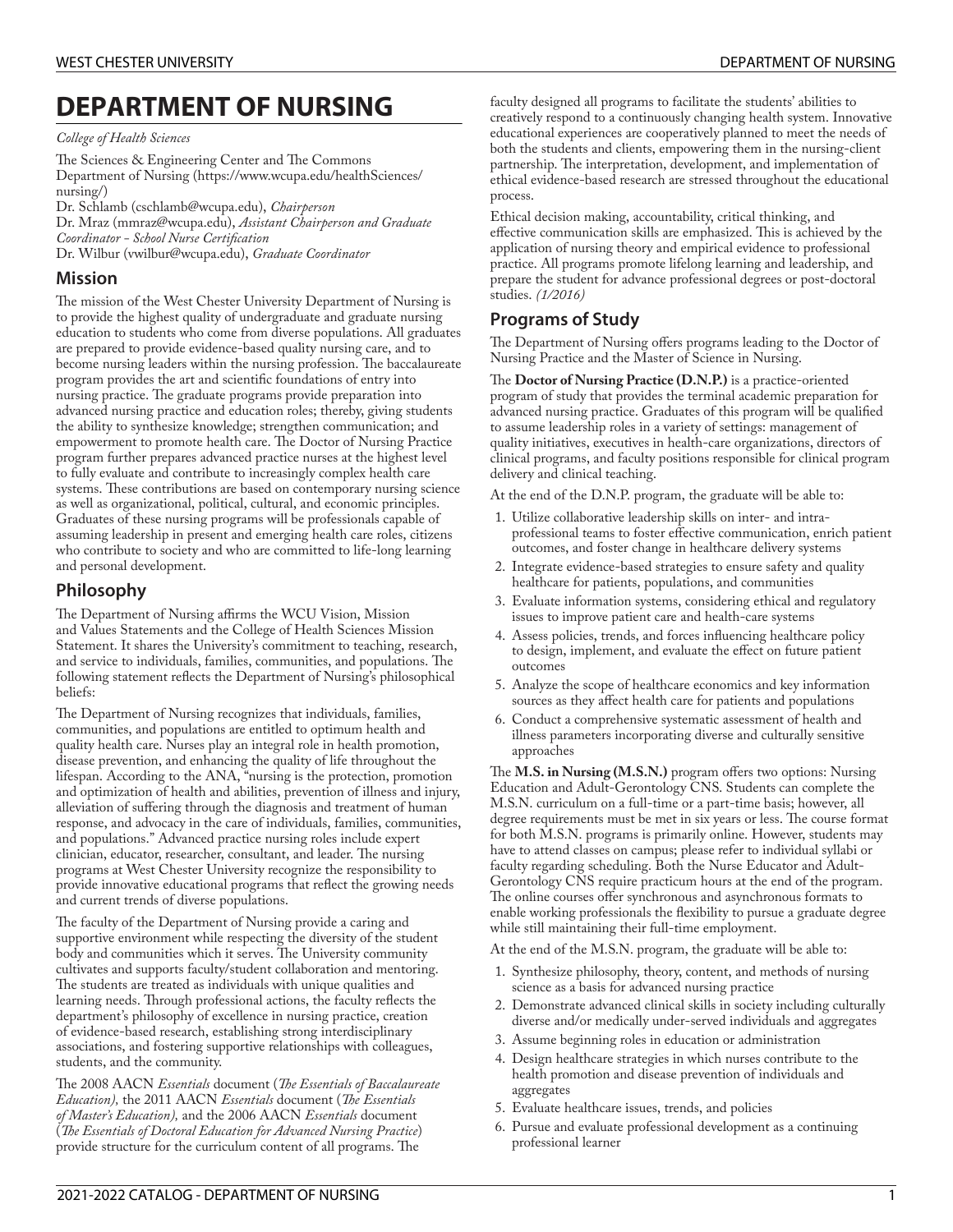- 7. Collaborate with interdisciplinary groups in the community for the purpose of healthcare planning to achieve the objectives of Healthy People 2020
- 8. Acquire a foundation for doctoral study in nursing
- 9. Assume the role of advocate in healthcare settings to promote accessibility of health-care services and to enhance quality of care
- 10. Demonstrate a philosophy of nursing that reflects commitment to social justice and the advancement of nursing science
- 11. Participate in scientific inquiry directed to the healthcare needs of populations as well as individuals and families

# **Programs**

## **Doctoral Program**

• Doctor of Nursing Practice [\(D.N.P.\) \(http://catalog.wcupa.edu/](http://catalog.wcupa.edu/graduate/health-sciences/nursing/doctor-nursing-practice-dnp/) [graduate/health-sciences/nursing/doctor-nursing-practice-dnp/](http://catalog.wcupa.edu/graduate/health-sciences/nursing/doctor-nursing-practice-dnp/))

### **Master's Programs**

- Master of Science in Nursing (M.S.N.) [Nursing-Education](http://catalog.wcupa.edu/graduate/health-sciences/nursing/nursing-msn-nursing-education-track/) [Track](http://catalog.wcupa.edu/graduate/health-sciences/nursing/nursing-msn-nursing-education-track/) ([http://catalog.wcupa.edu/graduate/health-sciences/nursing/](http://catalog.wcupa.edu/graduate/health-sciences/nursing/nursing-msn-nursing-education-track/) [nursing-msn-nursing-education-track/\)](http://catalog.wcupa.edu/graduate/health-sciences/nursing/nursing-msn-nursing-education-track/)
- Master of Science in Nursing (M.S.N.) [Adult-Gerontology](http://catalog.wcupa.edu/graduate/health-sciences/nursing/nursing-msn-adult-gerontology-cns-track/) CNS [Track](http://catalog.wcupa.edu/graduate/health-sciences/nursing/nursing-msn-adult-gerontology-cns-track/) ([http://catalog.wcupa.edu/graduate/health-sciences/nursing/](http://catalog.wcupa.edu/graduate/health-sciences/nursing/nursing-msn-adult-gerontology-cns-track/) [nursing-msn-adult-gerontology-cns-track/\)](http://catalog.wcupa.edu/graduate/health-sciences/nursing/nursing-msn-adult-gerontology-cns-track/)

## **Certificate**

• [School](http://catalog.wcupa.edu/graduate/health-sciences/nursing/school-nurse-certification/) Nurse [\(http://catalog.wcupa.edu/graduate/health-sciences/](http://catalog.wcupa.edu/graduate/health-sciences/nursing/school-nurse-certification/) nursing/school-nurse-certification/)

# **Admissions**

All applicants to one of West Chester University's graduate programs will be held to the graduate admissions [requirements \(http://](http://catalog.wcupa.edu/general-information/admissions-enrollment/graduate-admissions/) [catalog.wcupa.edu/general-information/admissions-enrollment/](http://catalog.wcupa.edu/general-information/admissions-enrollment/graduate-admissions/) [graduate-admissions/](http://catalog.wcupa.edu/general-information/admissions-enrollment/graduate-admissions/)). When applicable, additional requirements for admission into specific department program(s) may be listed below.

## **Admission Requirements for the D.N.P.**

In addition to meeting the general requirements for admission to a graduate program at West Chester University, applicants must have an earned master's degree in nursing in an advanced nursing practice specialty from a nationally accredited program. Advanced practice is defined as direct-care specialization (e.g., nurse practitioner, clinical nurse specialist, nurse anesthetist, nurse midwife) or indirect care specialization (nursing administration, nursing informatics). The curriculum recognizes attainment of the advanced-practice specialty master's degree.

Advanced practice nurses must be certified by a nationally recognized certifying agency (e.g. ANCC or AANP).

Applicants must have a GPA of at least 3.0 on a 4.0 scale and be a licensed registered nurse in their state. Prerequisite courses would include a graduate research course and a statistics course at the graduate or undergraduate level.

Applicants must submit two letters of reference addressing the student's academic ability and professional competence, as well as complete a telephone or in-person interview with the program coordinator.

# **Admission Requirements for the M.S.N.**

The minimum admission standards for the Department of Nursing are a B.S.N. degree from a National League for Nursing Accrediting Commission (NLNAC) or a Commission on Collegiate Nursing Education (CCNE) accredited program; an undergraduate GPA of at least 2.8; a course in statistics; a course in physical assessment; current licensure as a registered nurse (Pennsylvania licensure required prior to the clinical practicum); and two letters of recommendation from individuals familiar with the applicant's academic and/or professional

qualifications. RN applicants with a bachelor's degree in another discipline may apply for the M.S.N. and will be evaluated on an individual basis.

# **Policies**

All graduate students are held to the academic policies and [procedures](http://catalog.wcupa.edu/graduate/academic-policies-procedures/) ([http://catalog.wcupa.edu/graduate/academic-policies-procedures/\)](http://catalog.wcupa.edu/graduate/academic-policies-procedures/) outlined in the graduate catalog. Students are encouraged to review departmental handbooks for program tips, suggested course sequences, and explanations of procedures. When applicable, additional policies for specific department programs may be listed below.

## **Special Requirements for the M.S.N. and D.N.P. Programs**

**Insurance**. Students are required to carry liability insurance coverage in the amount of \$1,000,000/\$3,000,000 when enrolled in nursing courses having a clinical component.

**CPR Certification.** Students enrolled in nursing courses having a clinical component are required to be currently certified by the American Red Cross, American Heart Association, or other acceptable resource in life support (two-person) cardiopulmonary resuscitation. The CPR course must include resuscitation of infants and children.

**Health Requirements**. Students enrolled in nursing courses having a clinical component must provide the Department of Nursing with evidence of a current (within one year) health assessment performed by a physician or certified nurse practitioner. Documentation of immunity to rubella, rubeola, measles, mumps, poliomyelitis, tetanus, diphtheria, hepatitis B, varicella, and TB testing is required.

**Prerequisite Practice Hours**. Students admitted to the DNP program lacking the mandatory 500 practice hours in their masters degree are required to take NSG 698 during their first year in the program.

**Substance-Abuse Policy**. Students are expected to perform unimpaired. Students must comply with substance abuse testing policies of the agencies that they are affiliated with for practicum or Capstone courses. Students should have a negative substance abuse result.

**TB Testing**. In order to comply with agency requirements, a 2 step tubercullin skin test will be required for all students prior to practicum or Capstone courses. Additional testing may be required for students testing positive for TB exposure to verify that the student does not have active TB.

**Background Check**. Students will be required to complete a background check prior to practicum or Capstone courses as a requirement imposed by clinical agency.

# **Faculty Graduate Nursing Faculty**

## **Professor**

Cheryl Ann [Monturo](mailto:cmonturo@wcupa.edu) [\(cmonturo@wcupa.edu](cmonturo@wcupa.edu)) (2005) B.S.N., William Paterson University; M.S.N., Ph.D., University of Pennsylvania

## **Associate Professors**

[Deborah](mailto:dmandel@wcupa.edu) Ann Mandel [\(dmandel@wcupa.edu\)](dmandel@wcupa.edu) (2012) B.S.N., Kean University; M.S.N., University of Pennsylvania; Ph.D., Rutgers University

[Megan](mailto:mmraz@wcupa.edu) Ann Mraz [\(mmraz@wcupa.edu](mmraz@wcupa.edu)) (2008) Graduate Coordinator, Graduate Nursing Assistant Chairperson, Nursing B.S.N., M.S.N., West Chester University; Ph.D., Duquesne University

Cheryl [Schlamb](mailto:cschlamb@wcupa.edu) [\(cschlamb@wcupa.edu\)](cschlamb@wcupa.edu) (2006) Chairperson, Nursing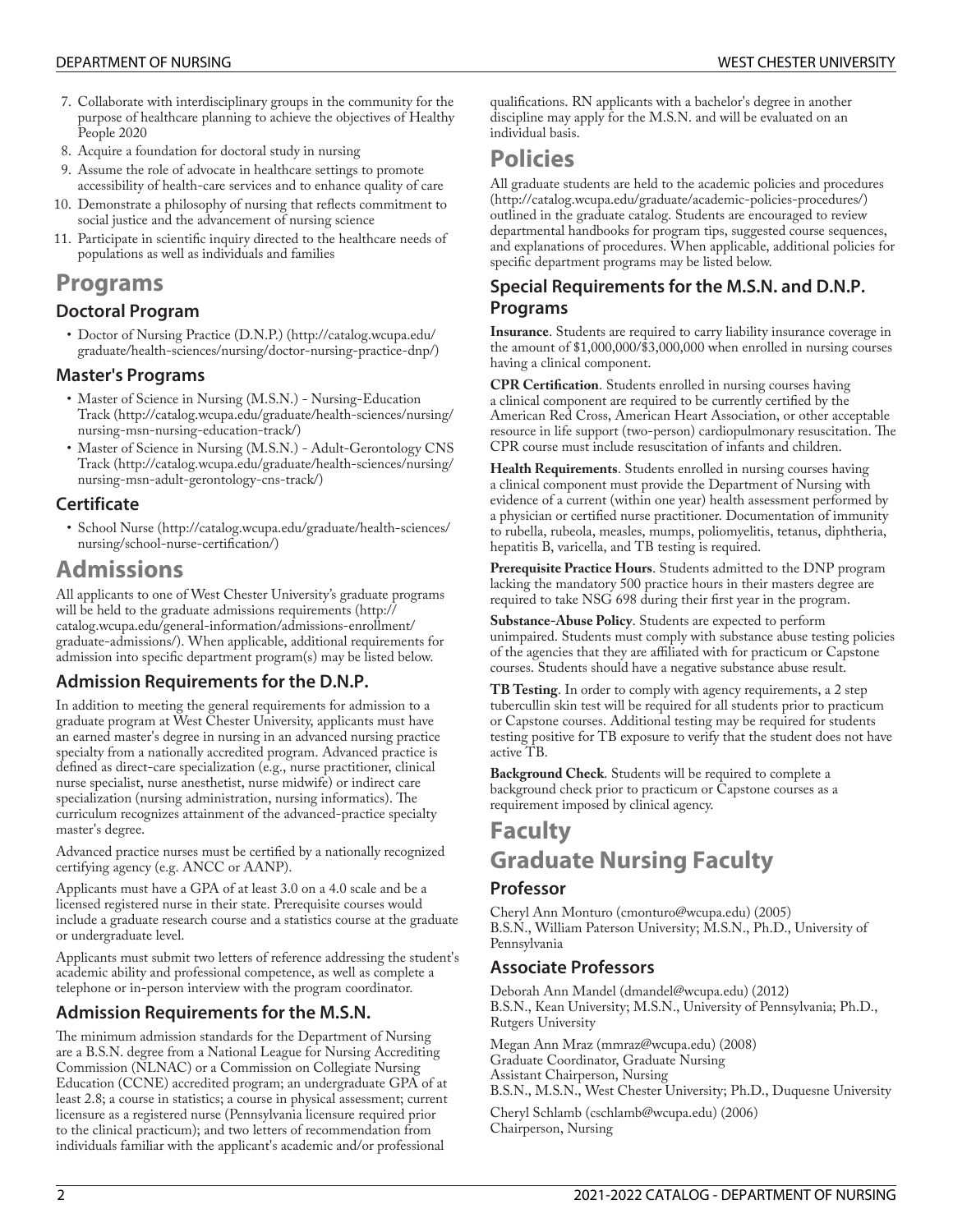B.S.N., University of Pittsburgh; M.S.N., University of Pennsylvania; D.N.P., CRNP, Case Western Reserve University

[Veronica](mailto:vwilbur@wcupa.edu) Wilbur (<vwilbur@wcupa.edu>) (2016) Graduate Coordinator, Graduate Nursing B.S.N., University of Delaware; M.S.N., Ph.D., Widener University

### **Assistant Professor**

[Marguerite](mailto:mambrose@wcupa.edu) Ambrose [\(mambrose@wcupa.edu\)](mambrose@wcupa.edu) (2020) B.S.N., M.S.N., LaSalle University; Ph.D., Widener University

## **Courses**

### **NSG**

#### **NSG 502. Perspectives of School Nursing. 4 Credits.**

This course examines the structure of the educational organization issues that specifically affect the certified school nurse and impact the student in the learning environment. Emphasis will be placed on the school nurse's responsibility to enhance the student's ability to learn in relation to promotion, restoration, and maintenance of health.

Pre / Co requisites: NSG 502 requires a prerequisite of NSG 533. Distance education offering may be available.

Typically offered in Spring.

#### **NSG 512. Legal Mandates Of School Nursing. 3 Credits.**

This course examines the structure of the educational organization and legal issues that specifically affect the certified school nurse and impact the student in the learning environment. Emphasis will be placed on the school nurse's responsibility to enhance the student's ability to learn in relation to promotion, restoration and maintenance of health. Distance education offering may be available.

#### **NSG 517. Selected Topics In Nursing. 1-6 Credits.**

An in-depth study of selected, current topics relevant to the development of nursing majors. This course will emphasize the critical analysis of current topics that impact on professional nursing. Each student will develop a commitment to reading and critiquing nursing research in professional journals as part of the teaching-learning process. Repeatable for Credit.

#### **NSG 530. Nursing Theories & Issues. 3 Credits.**

Exploration of a variety of theories and current issues that affect nursing practice, education, and administration.

Distance education offering may be available.

#### **NSG 531. Healthcare Policy, Leadership & Organization. 3 Credits.**

This course will introduce students to the concepts of health policy, leadership foundations and skills, quality and safety in healthcare and healthcare informatics. The course will prepare the nurse for nursing roles outside of direct patient care. Distance education offering may be available.

Typically offered in Spring.

#### **NSG 532. Pathophysiology for Advanced Practice Nursing. 3 Credits.**

This course is designed to explore pathophysiologic concepts beginning at the cellular level and proceeding through major body systems. Emphasis will be placed on pathophysiologic changes across the lifespan. This course analyzes the signs and symptoms of various diseases enabling the student and advanced practice nurse to identify the mechanisms of disease and the clinical manifestations of those diseases so that rational therapies and interventions can be designed and implemented based on the pathophysiologic changes. Appropriate screening and diagnostic laboratory evaluative methods will also be included. Distance education offering may be available.

#### **NSG 533. Physical Assessment for APNs. 4 Credits.**

This course combines comprehensive theoretical and laboratory experience to enable the nurse in advanced practice to complete a holistic health assessment of the client. Opportunity is provided to enhance the participant's ability to collect relevant data via use of appropriate interviewing methods, developmental and physical assessment techniques, critical thinking, and psychomotor skills.

Distance education offering may be available. Typically offered in Fall & Spring.

#### **NSG 534. Pharmacology for APN. 3 Credits.**

This course will build upon the pharmacologic knowledge acquired at the baccalaureate level. This course will introduce the advanced practice nurse to pharmacologic concepts utilized in advanced practice roles. Clinical decision making is applied as students explore pharmacologic aspects of disease management. Communication is encouraged and required through in-class discussion and written assignments..

Distance education offering may be available.

#### **NSG 535. Population-based Health Promotion. 3 Credits.**

An overview of the epidemiological model of disease causation. Various epidemiological study designs and their applications will be presented. Distance education offering may be available.

#### **NSG 536. Evidence-Based Practice Research. 3 Credits.**

This course is designed to support nurse leaders in implementing and sustaining evidencebased practice within their organizations. Beginning with an introduction to formulating clinical questions, course participants will systematically review and synthesize scientific evidence; perform appraisals of evidence-based practice guidelines; design comprehensive plans for integrating evidence-based clinical practice changes specific to their practice setting; produce drafts of potentially publishable articles related to evidence-based practice; become familiar with grant proposals; and become more knowledgeable about the ethical implications related to evidence-based practice.

Distance education offering may be available. Typically offered in Fall.

#### **NSG 537. Bioethical Decision Making in Health Care. 3 Credits.**

This is a core course in the Master of Science Nursing Program. Students will examine ethical principles, theories and concepts affecting clinical practice. Using these principles, students will focus on the identification, articulation and planned action for ethical concerns of the patient, family, healthcare provider, system, community and public policy levels. Distance education offering may be available.

#### **NSG 541. History & Philosophy of Higher Education & Nsg Education. 3 Credits.**

This course is designed as an introduction to nursing education. The course examines historical and current philosophies of education which impact nursing education. The history of nursing education is examined and discussed in relation to current and future trends in nursing education. Philosophical similarities and differences between higher education and nursing education models are examined from a historical perspective with emphasis on the present and future state of nursing education. External and internal factors and issues influencing nursing education are discussed.

Distance education offering may be available.

#### **NSG 542. Curriculum Development & Design in Nursing Education. 3 Credits.**

This course is designed to examine the theory and practice of curriculum development as a group process, synthesizing basic principles of curriculum in nursing education. Distance education offering may be available.

#### **NSG 543. Measurement & Evaluation in Nursing Education. 3 Credits.**

This course will focus on the application of principles of measurement and evaluation within nursing education. Practical experiences will include the construction and evaluation of classroom tests and clinical assessment instruments, as well as interpretation of standardized tests used within nursing education. Current trends and issues related to evaluation will be discussed.

Distance education offering may be available.

#### **NSG 544. Teaching Strategies for Classroom & Clinical Settings. 3 Credits.**

The course explores the various teaching strategies used in nursing classroom and clinical settings for students with diverse needs. The course is designed to prepare students to facilitate learning in these settings. It will provide the student with the opportunity to synthesize and integrate educational theories, research and curriculum planning and evaluation into the role of nurse educator. The course will facilitate the student's examination of the teaching-learning process and skills in professional nursing. The use of information technologies to support the teaching-learning process will also be explored. Pre / Co requisites: NSG 544 requires prerequisites of NSG 530, NSG 531, NSG 532, NSG 533, NSG 534, NSG 535, NSG 536, NSG 537, and NSG 541. Consent: Permission of the Department required to add. Distance education offering may be available. Typically offered in Fall & Spring.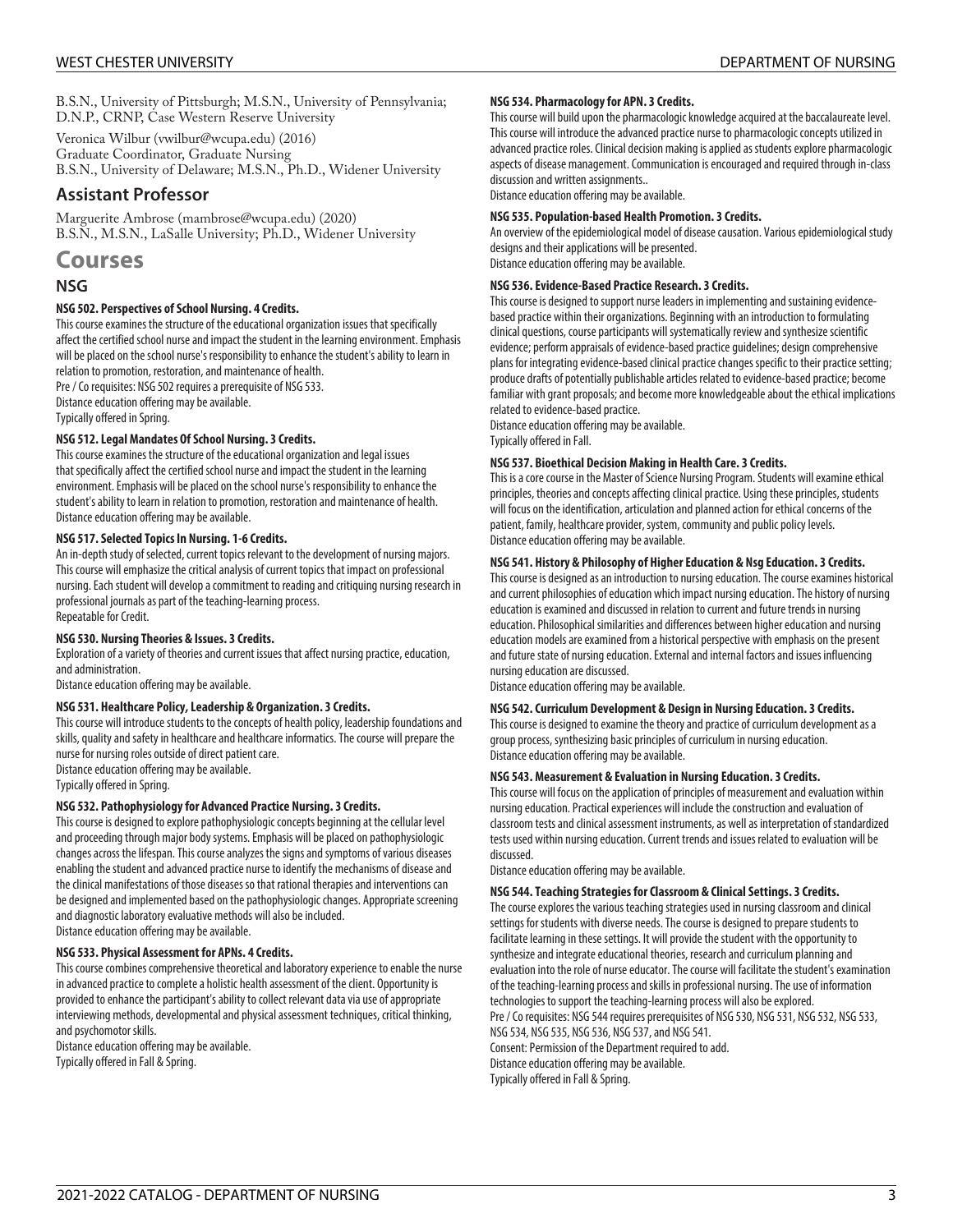#### **NSG 545. Nursing Education Teaching Practicum. 3 Credits.**

Examination of the teaching-learning process and skills in professional nursing, with emphasis on baccalaureate or in-service education. Includes both classroom and clinical practicum teaching experience, as well as seminars with other students enrolled. Focus is community health nursing throughout.

Pre / Co requisites: NSG 545 requires prerequisites of NSG 530, NSG 531, NSG 532, NSG 533, NSG 534, NSG 543, and NSG 544.

#### **NSG 551. Wellness & Health Promotion. 2 Credits.**

This course provides an opportunity to integrate theory and practice which prepares students for advanced nursing practice as an adult/gerontology clinical nurse specialist (CNS). Students use theories from nursing and other sciences to plan, manage and evaluate direct care services provided to adults and families in community settings. Clinical experiences focus on case management, including advanced assessment, diagnosis, planning, and evaluation as it relates to wellness, health promotion and maintenance in this population. Opportunities for interprofessional experience are provided. Students participate in faculty led seminars discussing current topics related to the clinical focus areas with emphasis on clinical decisionmaking skills. Advance Practice Registered Nurses (APRN) mentor students in a clinical practice setting (Clinical practicum Wellness Promotion)

Pre / Co requisites: NSG 551 requires prerequisites: NSG 530, NSG 531, NSG 532, NSG 533 and NSG 534.

#### **NSG 552. Management of Adults with Acute & Chronic Illness. 3 Credits.**

This course provides an opportunity to integrate theory and practice which prepares students for advanced nursing practice as adult/gerontology clinical nurse specialist (CNS). Students use theories from nursing and other sciences to plan, manage and evaluate direct care services provided to adults and families in institutional and community settings. Clinical experience focuses on case management, including advanced assessment, diagnosis, planning, and evaluation as it relates to the management of acute and chronic comorbidities in this population. Opportunities for interprofessional experience and collaborative practice are provided. Students participate in faculty led seminars discussing current topics related to the clinical focus areas with emphasis on clinical decision-making skills. Advance Practice Registered Nurses (APRN) mentor students in a clinical practice setting . Pre / Co requisites: NSG 552 requires prerequisites: NSG 530, NSG 531, NSG 532, NSG 533 and

NSG 534.

#### **NSG 553. Management of Adults with Complex Acute & Chronic Illness. 3 Credits.**

This course provides an opportunity to integrate theory and practice which prepares students for advanced nursing practice as an adult/gerontological clinical nurse specialist (CNS). Students use theories from nursing and other sciences to plan, manage and evaluate direct care services provided to adults and families in acute care and long term care institutional settings. Clinical experience focuses on case management, including advanced assessment, diagnosis, planning, and evaluation as it relates to the management of acute and complex chronic comorbidities in this population. Opportunities for multidisciplinary and collaborative practice are provided. Students participate in faculty led seminars related to the clinical focus areas with emphasis on clinical decision-making skills. Advance Practice Registered Nurses (APRN) mentor students in a clinical practice setting.

Pre / Co requisites: NSG 553 requires prerequisites: NSG 530, NSG 531, NSG 532, NSG 533 and NSG 534.

#### **NSG 554. Advanced Practice Registered Nurse Scientific Foundations of Care I. 3 Credits.**

This course will explore scientific foundations of health promotion, disease prevention, and disease management in populations of adults and older adults. The APRN role and competencies will be addressed with focus on transitions of care and the impact of health and illness on individuals and groups of young adults to older adults, families and communities. Clinical practice guidelines will be applied and evaluated using principles of evidence-based practice. Interprofessional collaboration and selected models of care will be applied to APRN treatment plans.

Pre / Co requisites: For students in the APRN track, NSG 554 requires prerequisites of NSG 530, NSG 531, NSG 532, NSG 533, NSG 534, NSG 535, NSG 536. For students in the APRN track, NSG 554 requires a corequisite of NSG 551.

Distance education offering may be available.

Typically offered in Fall & Spring.

#### **NSG 555. APN Adult Health/Gero Differential Diagnosis. 3 Credits.**

This course provides didactic content to prepare the CNS to provide primary and/or acute care to older adults. From a case study approach students will examine advanced nursing management of health, illness, and disease states in older adults as compared to younger adults. Content addresses differential diagnosis and management of common health problems, including appropriate physical assessment, diagnostic procedures, laboratory tests, and follow-up care for patients with both acute and chronic conditions. Students use evidencebased care and clinical guidelines to provide safe, holistic and cost effective care to the adult and geriatric patient in variety of healthcare settings. Distance education offering may be available.

#### **NSG 556. APN Adult Health/Gero Health Illness Transitions. 3 Credits.**

This course introduces Transitions Theory as the underpinning for the constantly shifting healthcare needs of individuals across the age continuum (from late adolescence to older age) and in a variety of settings. After a brief introduction, learning will occur through application of this theory to a variety of developmental, situational and health-illness transitions. Distance education offering may be available.

#### **NSG 698. DNP Practicum Transition Course. 3 Credits.**

This course is designed for pre-DNP students who did not complete 500 practice hours in their Master's degree and need to complete practice hours prior to their DNP program. The student will complete 250 practice hours under the supervision of a preceptor during this 3 credit course. This is a 250 clinical hour practicum course.

Pre / Co requisites: NSG 698 requires a prerequisite of a completed Masters degree. Consent: Permission of the Department required to add. Distance education offering may be available. Typically offered in Fall, Spring & Summer. Repeatable for Credit.

#### **NSG 701. Transition to Doctoral Study. 2 Credits.**

Students address the evolution of the doctorate and its development in the nursing profession. Current and future practice issues that affect the advanced practice nurse are examined. Analysis of the PhD, DNS, and DNP are explored. Driving forces leading to the need for the Doctorate of Nursing Practice (DNP) are considered along with evidence-based findings from nursing leaders and organizations. A dialogue about the DNP Project is introduced . Consent: Permission of the Department required to add. Typically offered in Fall & Spring.

#### **NSG 702. Leadership for Advanced Nursing Practice. 3 Credits.**

Students examine the role of the Doctor of Nursing Practice (DNP) nurse as it relates to leadership. Theoretical leadership concepts and models are reviewed in relation to personal and professional values. Emphasis is on working with multiple disciplines and on leading multiple and diverse constituencies. Topics include innovation, communication, conflict resolution, resource management, change leadership, strategic planning, and healthcare transformation.

Distance education offering may be available. Typically offered in Fall.

#### **NSG 703. Healthcare Policy and Advocacy. 3 Credits.**

Students explore the roles and accountability of healthcare providers in responding to the health and social needs of the public and shaping health policy. The course introduces students to the concepts and tools of health policy development and the skills necessary to be an effective health policy analyst and advocate. Distance education offering may be available.

Typically offered in Fall & Summer.

### **NSG 704. Analytical Methods for Evidence Based Practice in Healthcare I. 3 Credits.**

Students utilize analytic methods to critique existing literature and other evidence to implement the best evidence for practice. Methods of designing processes to evaluate outcomes of practice, practice patterns, and systems of care within a practice setting are explored.

Distance education offering may be available. Typically offered in Fall & Spring.

#### **NSG 705. Analytical Methods of Evidence Based Practice II. 3 Credits.**

Students design and evaluate quality improvement methodologies to promote safe, timely, effective, efficient, equitable and patient-centered care. Quantitative and qualitative data collection and analysis is covered. Emphasis is placed on applying relevant findings to affect practice guidelines and improve quality in practice and the practice environment. Pre / Co requisites: NSG 705 requires a prerequisite of NSG 704. Distance education offering may be available.